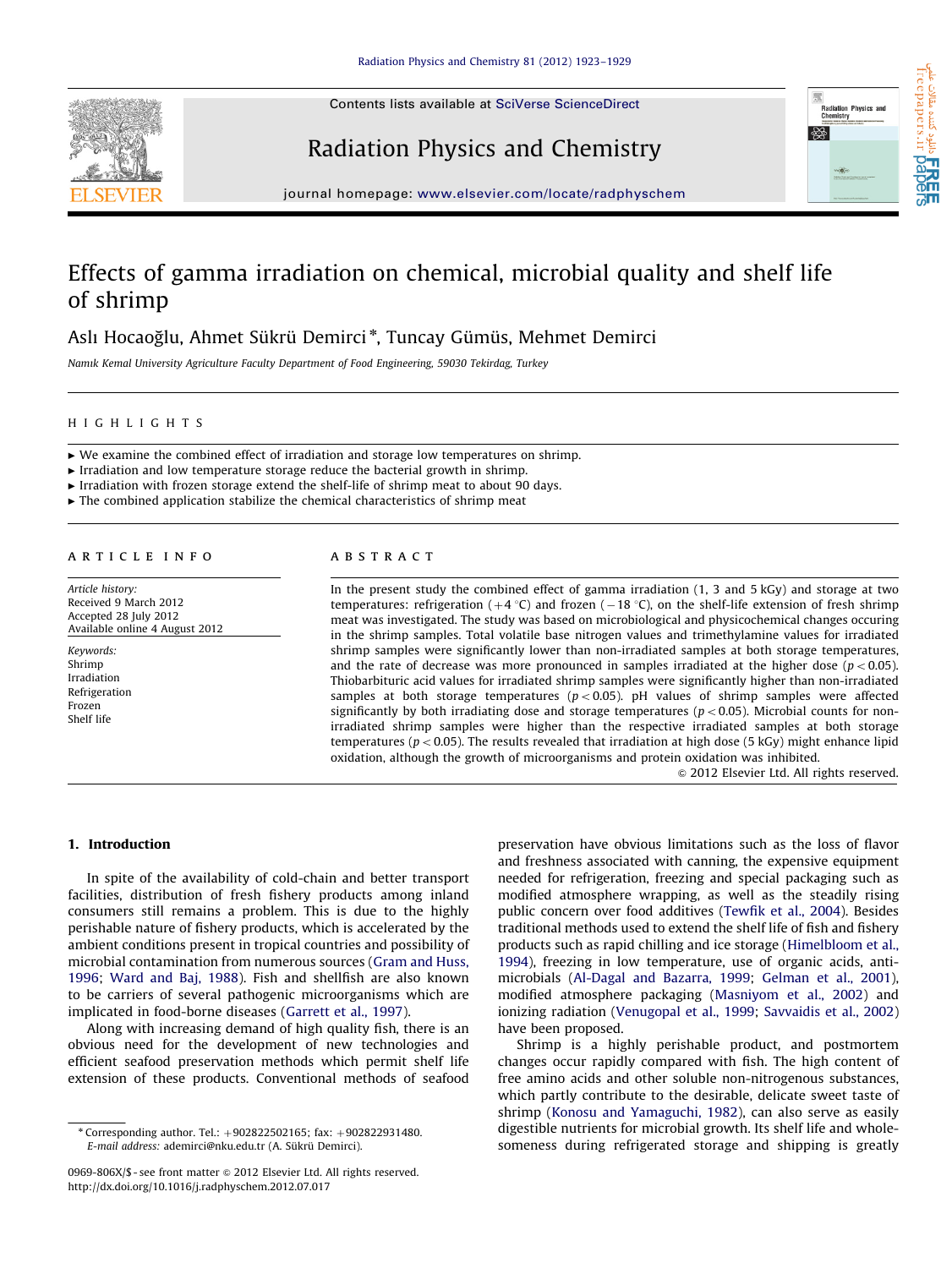influenced by both enzymatic and microbiological changes ([Al-Dagal and Bazarra, 1999;](#page-5-0) [Benner et al., 1994\)](#page-5-0). During the last several years, reliable methods have been developed to extend the shelf life of shrimp and to avoid health hazards for consumers ([Al-Dagal and Bazarra, 1999](#page-5-0)).

Irradiation is recognized as an effective, widely applicable food processing technique. The process exposes foods to a carefully controlled amount of energy in the form of high-speed particles or rays that reduce the risk of food poisoning, control food spoilage and extend the shelf life of food without detriment to health and with minimal effect on nutritional or sensory quality. This process has no effect on food taste, color and smell, and it does not leave radioactive residues [\(ICGFI, 2002\)](#page-6-0). Combination of treatments for food preservation may result in synergistic or cumulative effects of microbiological barriers or hurdles, leading to a reduced level of one or all the treatments ([Leistner and](#page-6-0) [Gorris, 1995](#page-6-0)). Food irradiation, in combination with good refrigeration and handling practices, might provide a means to increase the shelf life of fish products.

Many researchers have recognized and reported that gamma irradiation at low doses (below 10 kGy) kill most organisms without any deterioration of food quality ([Javanmard et al., 2006;](#page-6-0) [Lacroix](#page-6-0) [et al., 1991;](#page-6-0) [Mulder, 1982;](#page-6-0) [Olson, 1998](#page-6-0); [Thayer et al., 1995\)](#page-6-0). Freezing is known to reduce viable cell counts by 1–2 log units, with extended storage causing additional, time dependent reductions [\(Yammamoto and Harris, 2001\)](#page-6-0). In this study the effects of gamma irradiation of fresh shrimp meat and its effect on extending shelf life in freezing ( $-18$  °C) and refrigeration ( $+4$  °C) conditions as a combination were examined.

## 2. Experimental

#### 2.1 Materials

Fresh shrimps were collected from Tekirdag bazaar, Turkey and immediaely packed in polyethylene bags and stored at  $4^{\circ}$ C until irradiated. The samples were divided into two groups of four levels of exposure to irradiation. One group was exposed to doses of 0.0 (control) 1.0, 3.0, and 5.0 kGy and subsequently stored at  $4^{\circ}$ C, while the second group was exposed to the same doses of radiation and stored at  $-18$  °C.

#### 2.2. Irradiation

Samples were irradiated at the GAMMAPAK Company, Cerkezköy, Tekirdağ, Turkey, using a <sup>60</sup>cobalt radiation source (MDS, Nordion, Canada). The doses applied in this study were 1.0, 3.0 and 5.0 kGy. Exposure time was 52, 156 and 260 min (dose rate of 0.02 kGy per min). Samples were maintained at  $4\pm 1$  °C during irradiation by using sealed ice covering. The absorbed dose was monitored by polymethyl methacrylate dosimeters (Harwell Amber Perspex dosimeter, Batch R Type 3042 Range 1–30 kGy ([ISO/ASTM 51276, 2002\)](#page-6-0). The absorbance signal was measured using a Camspec M 201 UV spectrophotometer at 640 nm. The Harwell dosimeters were calibrated using Ceric-Cerous Sulfate dosimeters [\(ISO/ASTM 51205, 2002\)](#page-6-0) from MDS Nordion that maintains measurement traceability to NIST, USA.

#### 2.3. Storage conditions

After irradiation, the non-irradiated and irradiated shrimps were transported within 1.5 h to the laboratory in packed ice in insulated polystyrene boxes. The first four group of samples were subsequently stored in packed ice in a cold room maintained at  $4^{\circ}$ C. The second group of four samples were frozen and stored in frozen ice at  $-18$  °C. The storage of the samples lasted for 90 day.

#### 2.4. Proximate analysis

Moisture, crude protein, lipid and ash contents were measured according to the protocols recommended by [AOAC \(1990\)](#page-5-0).

#### 2.5. Chemical analyses

### 2.5.1. Measurement of pH

pH was determined at room temperature on homogenates of filleted samples in distilled water (1/10 w/w) [\(Vyncke, 1981\)](#page-6-0). pH was monitored using a Hanna instrument pH 211 microprocessor pH meter.

#### 2.5.2. Determination of total volatile basic nitrogen (TVB-N)

TVB-N was determined according to the method of [Antonacopoulus and Vyncke \(1989\).](#page-5-0) For TVB-N, the sample (10 g) was homogenized with 6% perchloric acid (90 ml) for 1 min in an Ultra-Turrax (IKA T 25 Basic, Staufen, Germany). The homogenates were filtered through a filter paper (Whatman no. 1) and the filtrates were alkalized with NaOH (20%) before distillation. Duplicate filtrates were distilled in a Velp UDK 140 (Milano, Italy) distillation apparatus. The distillate was titrated with 0.01 N HCl. Results of the TVB-N analysis were expressed as mg/100 g sample.

#### 2.5.3. Determination of trimethylamine nitrogen (TMA-N)

TMA-N was determined by the method of [AOAC \(1998\).](#page-5-0) Ten grams of homogenized samples were weighed, blended with 90 ml of 7.5% trichloracetic acid solution and filtered. The blended solution was fixed with formaldehyde (20%). Four milliliter of extract was transferred into test tubes and 1ml formaldehyde, 10 ml anhydrous toluene, and 3 ml  $K_2CO_3$  solution were added. The tubes were shaken and 5 ml of the toluene layer was pipetted. Five milliliter of picric acid working solution (0.02%) was added. The contents were mixed and transferred to a spectrophotometric cell. Absorbance at 410 nm against a blank was measured. At the same time, standards were prepared and measured. Results of the TMA-N analysis were expressed as mg/100 g sample.

#### 2.5.4. Determination of thiobarbituric acid (TBA)

The distillation method of [Weilmeier and Regenstein \(2004\)](#page-6-0) was used to determine the degree of lipid oxidation in seafood samples. Lipid oxidation was measured using thiobarbituric acid (TBA values), which are expressed as mg malonaldehyde/kg meat.

#### 2.6. Microbial analysis

Microbial analysis of aerobic mesophilic bacteria, Staphylococcus aureus, Escherichia coli and coliform count was carried out during storage for shrimp samples as described in the Bacteriological Analytical Manual ([AOAC, 1998](#page-5-0)). Twenty five grams from each sample was cut out aseptically with a sterile pastry cutter and bistoury, diluted 1:10 (w/v), and blended for 2 min with 225 ml of sterile peptone water in a blender. Subsequent dilutions were prepared by mixing a 1 ml of the sample with 9 ml of sterile peptone water. The media and incubations used were plate count agar (PCA, Merck) at 35  $\degree$ C for 48 h for mesophilic aerobic bacteria; Violet Red Bile Agar (VRBA, Merck) at  $37^{\circ}$ C for 48 h for coliform counts; Baird Parker Agar (BPA, Merck) at 37  $\degree$ C for 48 h for S. aureus counts; Tryptone Bile X-glucuronide agar (TBX, Merck) at 44  $\degree$ C for 24 h for *E. coli* counts. Microbial counts were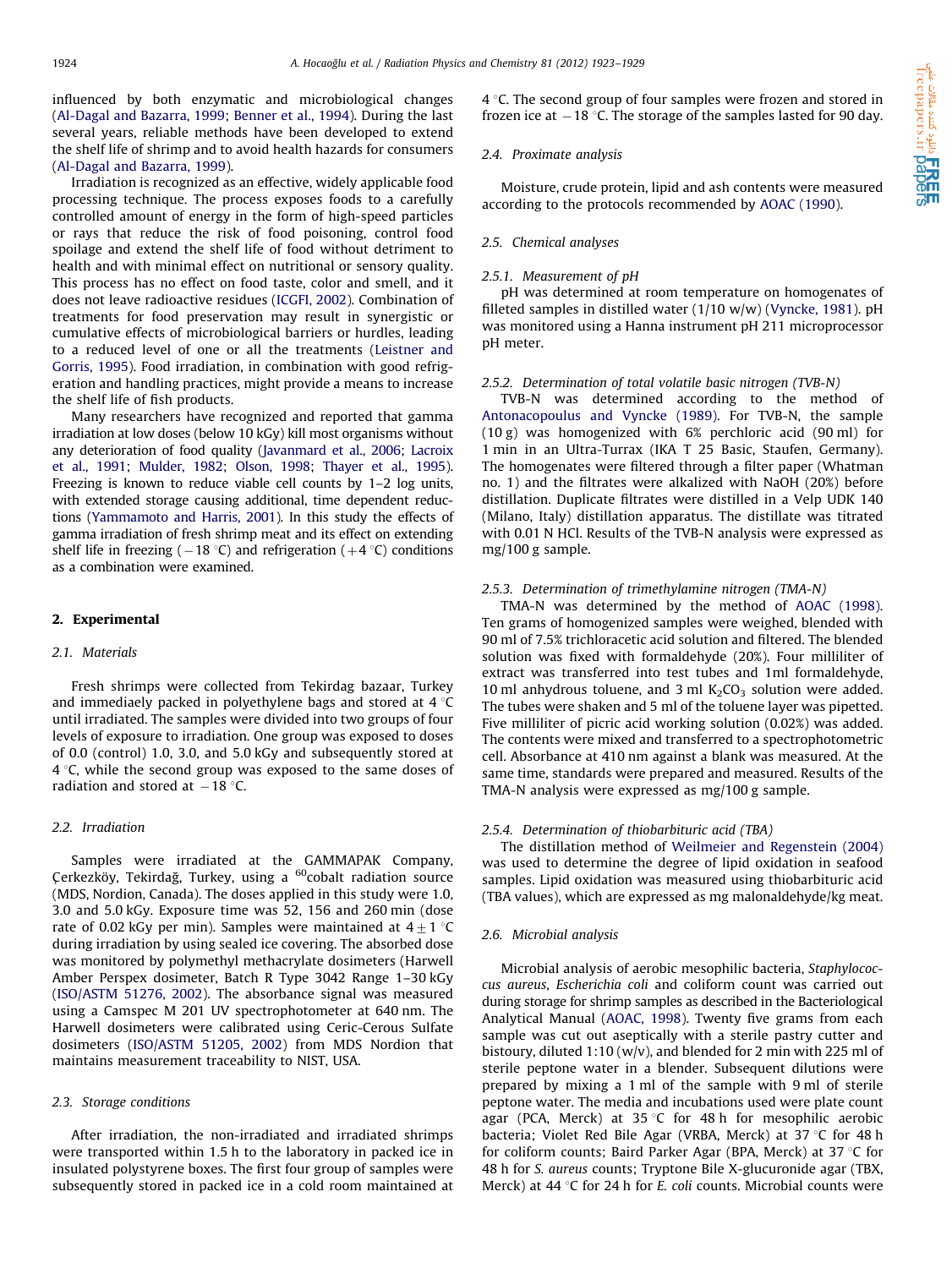<span id="page-2-0"></span>expressed as the number of viable bacterial colonies per gram (log CFU/g).

## 3. Results and discussion

Among the seafood consumed, shrimp, being rich in proteins and minerals, demonstrates an exceptional nutritional value in the human diet. The shrimp used in the study had 23.28% moisture; 10.86% protein; 2.14% crude lipids and 8.13% ash. These values are comparable to those reported in other studies con-cerning shrimps [\(G](#page-6-0)öğüş [and Kolsarıcı, 1992;](#page-6-0) [Synowiecki and](#page-6-0) [Al-Khateeb, 2000\)](#page-6-0).

3.1. Chemical analysis of shrimp stored under refrigeration  $(+4 \degree C)$ and ice ( – 18 °C) storage

## 3.1.1. pH

TVB-N, TBA, TMA-N contents and pH values of non-irradiated and 1, 3 and 5 kGy irradiated shrimps stored at  $+4$  and  $-18$  °C are shown in Table 1 and Table 2, respectively.

At the first day of refrigerated storage, the pH value was 7.15 for the control samples and 7.33, 7.43 and 7.41 for 1, 3 and 5 kGy irradiated samples, respectively (Table 1). Increasing the applied radiation dose resulted in a concomitant increase in the pH value. During the course of refrigerated storage, the pH values showed an increase for all shrimp samples ( $p < 0.05$ ). pH values for nonirradiated and irradiated shrimp samples were in the range of 7.15–7.90 during refrigerated storage.

For shrimp samples stored at  $-18$  °C, the pH values of both control and irradiated shrimp increased significantly ( $p < 0.05$ ) between days 0 and 1, with the pH value of the the irradiated sample increasing more than the non-irradiated samples (Table 2). At the end of the storage period of 90 day at  $-18$  °C, statistically significant differences ( $p < 0.05$ ) were determined between the control group and the irradiated samples (1, 3 and 5 kGy). pH value of the non-irradiated sample was 7.27 at the begining and 8.33 at the end of the storage period of 90 day, thereby showing an increase in pH with respect to time. Increases in pH indicate the accumulation of alkaline compounds, such as ammonia compounds and trimethylamine, mainly derived from the microbial flora (Schormüller, 1968).

#### Table 1

Chemical evaluation of control and irradiated shrimp during storage at  $+4$  °C.

|            | Dose    | Storage days                   |                                |
|------------|---------|--------------------------------|--------------------------------|
|            |         | 1                              | 3                              |
| pH         | Control | $7.15\pm0.06^\mathrm{bB}$      | $7.83 + 0.11$ <sup>aA</sup>    |
|            | 1 kGy   | $7.33 + 0.04^{abB}$            | $7.87 \pm 0.03^{\text{aA}}$    |
|            | 3 kGy   | $7,43 \pm 0.10^{aB}$           | $7.89 + 0.27$ <sup>aA</sup>    |
|            | 5 kGy   | $7.41 + 0.05^{aB}$             | $7.90 + 0.05$ <sup>aA</sup>    |
| TVB-N      | Control | $12.19 \pm 0.38$ <sup>aB</sup> | $35.17 \pm 2.20$ <sup>aA</sup> |
|            | 1 kGy   | $11.38 \pm 0.04^{bB}$          | $27.67 \pm 0.94^{\text{bA}}$   |
|            | 3 kGy   | $11.33 \pm 0.02^{bB}$          | $27.20 \pm 0.61^{\text{bA}}$   |
|            | 5 kGy   | $10.75 + 0.27$ <sup>bB</sup>   | $26.05 + 0.85^{bA}$            |
| <b>TBA</b> | Control | $1.21 \pm 0.07^{bB}$           | $7.28 \pm 0.17^{\text{bA}}$    |
|            | 1 kGy   | $1.34 \pm 0.12^{bB}$           | $7.45 + 0.19^{bA}$             |
|            | 3 kGy   | $1.75\pm0.16^{\text{aB}}$      | $7.51 \pm 0.22^{bA}$           |
|            | 5 kGy   | $2.04 \pm 0.09^{aB}$           | $8.36 \pm 0.31$ <sup>aA</sup>  |
| TMA-N      | Control | $2.29 \pm 0.08^{aB}$           | $7.71 \pm 0.08$ <sup>aA</sup>  |
|            | 1 kGy   | $2.11 \pm 0.02^{bB}$           | $7.50 \pm 0.03^{\text{bA}}$    |
|            | 3 kGy   | $2.12 \pm 0.01^{bB}$           | $7.55 \pm 0.01^{\text{bA}}$    |
|            | 5 kGy   | $2.16 \pm 0.01^{bB}$           | $7.62 \pm 0.02^{abA}$          |

Values with different letters (A–B) within a row differ significantly ( $p < 0.05$ ); values with different letters (a–b) within a column differ significantly ( $p < 0.05$ ).

Table 2

|                 | Dose                               | Storage time (day)                                                                                                                 |                                                                                                                                   |                                                                                                                                                                                |                                                                                                                                  |                                                                                                                             |                                                                                                                 |                                                                                                                     |                                                                                                                            |                                                                                                                              |
|-----------------|------------------------------------|------------------------------------------------------------------------------------------------------------------------------------|-----------------------------------------------------------------------------------------------------------------------------------|--------------------------------------------------------------------------------------------------------------------------------------------------------------------------------|----------------------------------------------------------------------------------------------------------------------------------|-----------------------------------------------------------------------------------------------------------------------------|-----------------------------------------------------------------------------------------------------------------|---------------------------------------------------------------------------------------------------------------------|----------------------------------------------------------------------------------------------------------------------------|------------------------------------------------------------------------------------------------------------------------------|
|                 |                                    |                                                                                                                                    |                                                                                                                                   | 5                                                                                                                                                                              |                                                                                                                                  | $\overline{4}$                                                                                                              | ಸ                                                                                                               | $\overline{30}$                                                                                                     | 8                                                                                                                          | 8                                                                                                                            |
| E               | Control<br>3 kGy<br>5 kGy<br>1 kGy | $\begin{array}{c} 7.32 \pm 0.12^{\text{bc}} \\ 7.53 \pm 0.01^{\text{ab}} \end{array}$<br>$7.27 \pm 0.09^{bE}$<br>7.61 $\pm$ 0.04aE | $7.77 \pm 0.13$ <sup>aB</sup><br>7.72 $\pm$ 0.08 <sup>aC</sup><br>7.72 $\pm$ 0.09 <sup>aDE</sup><br>$7.69 \pm 0.01$ <sup>aD</sup> | $7.75 \pm 0.07$ <sup>aCDE</sup><br>$7.75 \pm 0.06^{aD}$<br>$7.72\pm0.07^{\rm{ac}}$<br>$7.74 \pm 0.02^{\textrm{aE}}$                                                            | $7.77 \pm 0.05$ <sup>aDE</sup><br>$7.78 \pm 0.01$ <sup>aCD</sup><br>$7.80\pm0.09^{\mathrm{ab}}$<br>$7.76 \pm 0.06^{\mathrm{ac}}$ | $7.89\pm0.05^{\mathrm{aCD}}$<br>$7.90\pm0.06^{\mathrm{aAB}}$<br>$7.89 \pm 0.05$ <sup>aBC</sup><br>$98\pm0.03^{\mathrm{ac}}$ | $7.92 \pm 0.04^{aABC}$<br>$7.95 \pm 0.06^{aAB}$<br>$7.86\pm0.05^{\mathrm{ab}}$<br>$7.89 \pm 0.01$ <sup>aC</sup> | $8.03 \pm 0.04^{aAB}$<br>$8.02\pm0.02^{\mathrm{aAB}}$<br>$7.87\pm0.03^{\rm{ab}}$<br>$7.91 \pm 0.01$ <sup>aC</sup>   | $7.94 \pm 0.02$ <sup>aAB</sup><br>$8.03 \pm 0.06^{aAB}$<br>$8.05 \pm 0.03$ <sup>aAB</sup><br>$8.11 \pm 0.01$ <sup>aB</sup> | $8.05 \pm 0.05^{bA}$<br>$8.33 \pm 0.04^{aA}$<br>$8.07 + 0.05^{bA}$<br>$8.08 \pm 0.03^{bA}$                                   |
| TVB-N, mg/100 g | Control<br>1 kGy<br>3 kGy<br>5 kGy | $9.41\pm0.06^{\rm aBC}$<br>$9.42\pm0.05^{\mathrm{ab}}$<br>$9.36 \pm 0.04^{ab}$<br>$9.16 \pm 0.14$ <sup>aB</sup>                    | $9.20 \pm 0.14$ <sup>aBC</sup><br>$8.46 \pm 0.06^{\text{bc}}$<br>$9.37\pm0.12^{\text{ab}}$<br>$9.09\pm0.05^{\mathrm{aC}}$         | $9.19\pm0.01^{\rm aBC}$<br>$9.15\pm0.13^{\rm aBC}$<br>$8.87\pm0.04^{\rm aBC}$<br>$9.23 \pm 0.06^{aB}$                                                                          | $9.27\pm0.07^{\rm aBC}$<br>$9.02 \pm 0.17$ <sup>aBC</sup><br>$9.14 \pm 0.15$ <sup>aB</sup><br>$8.35\pm0.46^{\rm bc}$             | $8.78 \pm 0.18$ <sup>abBC</sup><br>$9.38\pm0.04^{\rm aBC}$<br>$9.27\pm0.06^{\mathrm{ab}}$<br>$8.42\pm0.41^{\rm bc}$         | $8.98\pm0.07^{\rm abB}$<br>$8.65\pm0.32^{\rm bcc}$<br>$9.46\pm0.04^{\rm aBC}$<br>$8.30 \pm 0.44^{\circ}$        | $8.85 \pm 0.09$ <sup>aBC</sup><br>$8.76\pm0.09^{\rm aBC}$<br>$9.35\pm0.07^{\rm aBC}$<br>$8.97\pm0.09^{\mathrm{aB}}$ | $8.95 \pm 0.16$ bcBC<br>$9.40\pm0.18^{\rm abB}$<br>$8.73\pm0.23^{\text{cBC}}$<br>$9.70\pm0.05^{\rm{ab}}$                   | $10.73 \pm 0.09$ <sup>bcA</sup><br>$11.27 \pm 0.12^{bA}$<br>$12.33 \pm 0.44$ <sup>aA</sup><br>$10.24 \pm 0.05$ <sup>cA</sup> |
| TBA, mg/kg      | Control<br>1 kGy<br>3 kGy<br>5 kGy | $1.14 \pm 0.30$ <sup>aAB</sup><br>$1.21\pm0.31^{\mathrm{aAB}}$<br>$0.62\pm0.23^{\text{bB}}$<br>$0.62 \pm 0.06^{\text{bB}}$         | $0.80\pm0.13^{\rm abBC}$<br>$1.12\pm0.18^{\mathrm{aAB}}$<br>$0.65 \pm 0.11^{\text{bcb}}$<br>$0.32\pm0.15^{\mathrm{cB}}$           | $1.08 \pm 0.03$ <sup>aA</sup><br>$1.19 \pm 0.04$ <sup>aA</sup><br>$1.41 \pm 0.14^{bA}$<br>$1.27 \pm 0.09$ <sup>aA</sup>                                                        | $0.52\pm0.09^{\rm a bCD}$<br>$0.49 \pm 0.09$ <sup>abB</sup><br>$0.85\pm0.08^{\rm aBC}$<br>$0.39\pm0.10^{\mathrm{bB}}$            | $0.21\pm0.06^{\rm ab}$<br>$0.26 \pm 0.07$ <sup>aD</sup><br>$0.23 \pm 0.07$ <sup>aB</sup><br>$0.45\pm0.08^{\mathrm{aC}}$     | $0.24\pm0.05^{\rm{ab}}$<br>$0.30 \pm 0.07$ <sup>aD</sup><br>$0.45\pm0.07^{\rm{ac}}$<br>$0.26\pm0.05^{\rm{ab}}$  | $0.48\pm0.07^{\rm hCD}$<br>$1.07\pm0.57^{\mathrm{aAB}}$<br>$0.34\pm0.06^{\text{bB}}$<br>$0.36 \pm 0.05^{bB}$        | $0.30 \pm 0.13^{bD}$<br>$0.19\pm0.06^{\rm ab}$<br>$0.25 \pm 0.10^{bB}$<br>$0.53\pm0.30^{\rm bc}$                           | $0.27\pm0.05^{\rm{ab}}$<br>$0.29\pm0.02^{\rm{aD}}$<br>$0.51\pm0.04^{bc}$<br>$0.25 \pm 0.03$ <sup>aB</sup>                    |
| $IMA-N, mg/kg$  | Control<br>1 kGy<br>5 kGy<br>3 kGy | $0.31\pm0.04^{\rm aG}$<br>$0.35 \pm 0.06^{aH}$<br>$0.32 \pm 0.05$ <sup>aH</sup><br>$0.40 \pm 0.04$ <sup>al</sup>                   | $0.57 \pm 0.03$ <sup>aH</sup><br>$0.46\pm0.01^{\, \mathrm{aC}}$<br>$0.51\pm0.02^{\mathrm{aG}}$<br>$0.48 \pm 0.01$ <sup>aG</sup>   | $0.88 \pm 0.03$ <sup>aG</sup><br>$0.75\pm0.02^{\rm aF}$<br>$0.78\pm0.02^{\rm aF}$<br>$0.83\pm0.02^{\rm{af}}$                                                                   | $1.34 \pm 0.04^{bE}$<br>$1.39 \pm 0.04^{bE}$<br>$40\pm0.04^{\text{bE}}$<br>$1.56\pm0.04^{\rm aF}$                                | $.61\pm0.03^{\rm abD}$<br>$1.49\pm0.04^{\text{bE}}$<br>$1.54\pm0.03^{\text{bE}}$<br>$1.73 \pm 0.04$ <sup>aE</sup>           | $2.69 \pm 0.03^{bD}$<br>$2.73 \pm 0.04^{bD}$<br>$3.08\pm0.06^{\rm{aD}}$<br>$2.75 \pm 0.04^{bc}$                 | $3.14 \pm 0.08$ bcC<br>$3.27\pm0.05^{\text{bB}}$<br>$3.62 \pm 0.36$ <sup>aC</sup><br>$3.01\pm0.10^{cC}$             | $3.33 \pm 0.07^{\rm cB}$<br>$3.42 \pm 0.07^{\rm bCB}$<br>$3.50\pm0.06^{\rm{DA}}$<br>$3.97\pm0.06^{\rm{ab}}$                | $3.56 \pm 0.09^{\text{bA}}$<br>$3.63 \pm 0.11^{bA}$<br>$3.62 \pm 0.09^{\text{bA}}$<br>$4.41\pm0.09^{aA}$                     |
|                 |                                    |                                                                                                                                    |                                                                                                                                   | Values with different letters (A-I) within a row differ significantly ( $p < 0.05$ ); values with different letters (a-c) within a column differ significantly ( $p < 0.05$ ). |                                                                                                                                  |                                                                                                                             |                                                                                                                 |                                                                                                                     |                                                                                                                            |                                                                                                                              |

freepapers.ir **pa**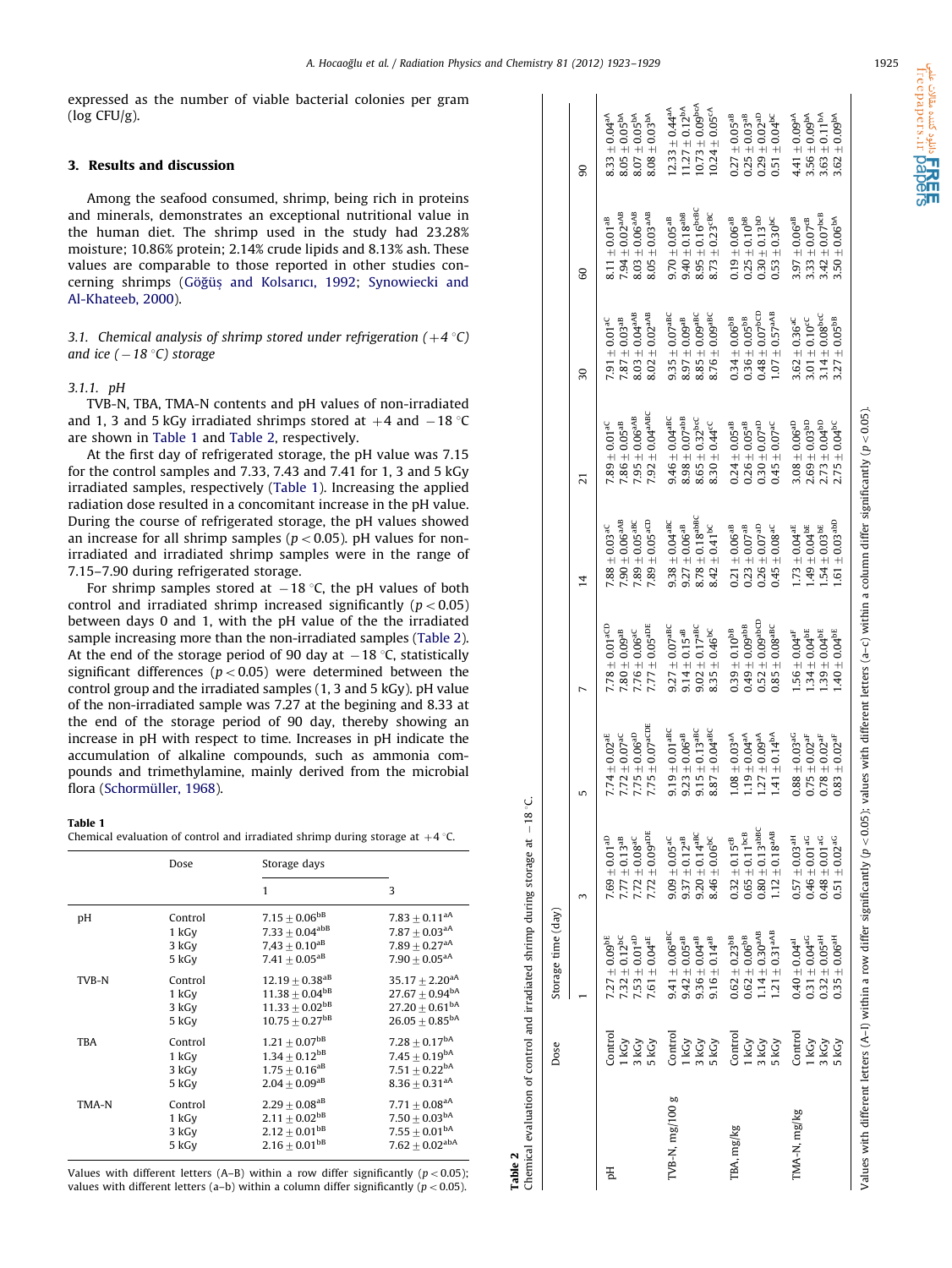#### 3.1.2. TBA

An increase in the TBA value was seen in all the samples during refrigerated storage [\(Table 1](#page-2-0)). The initial TBA value of the control sample was 1.21 mg/kg with the value increasing to 7.28 mg/kg on the third day of storage. It was observed that the TBA values of the irradiated groups were higher than the control group during the 3-day-storage period suggesting that lipid oxidation was initiated by gamma irradation and that the TBA values of the shrimps increased in direct proportion to the irradiation dose. According to the statistical analysis results, it was found that the difference among the groups (control, 1, 3 and 5 kGy irradiation dose) was statistically significant ( $p < 0.05$ ). In addition, the increase in the TBA value at the end of the 3-daystorage at  $4\pm 1$  °C was also found to be statistically significant  $(p < 0.05)$ . According to [Connell \(1990\)](#page-6-0), the ideal TBA value should be less than 3 mg malonaldehyde/kg. The proposed TBA limit of 3 mg/kg was exceeded at the end of refrigerated storage (at  $4^{\circ}$ C) for both irradiated and non-irradiated samples.

The extent of lipid oxidation in the shrimp during storage at  $-18$  °C is shown in [Table 2](#page-2-0). The highest TBA value was 1.41 mg/kg after 5 day of storage at  $-18$  °C for samples irradiated at 5 kGy dose. TBA values for all the samples stored at  $-18$  °C were within acceptable limits. The formation of thiobarbituric acid reactive substances (TBARS) did not show a consistent trend during frozen storage for both control and irradiated groups. These variations can be explained as a result of the different phases of decomposition of peroxides, formation of carbonyls and the interaction compounds with nucleophilic molecules present in the shrimp ([Aubourg et al.,](#page-5-0) [2004\)](#page-5-0). Similar results have been reported for irradiated sea bass, anchovy and treadfin bream (Ö[zden et al., 2007;](#page-6-0) [Lakshmanan et al.,](#page-6-0) [1999;](#page-6-0) [Jeevanandam et al., 2001](#page-6-0); [Chouliara et al., 2004\)](#page-5-0).

In the case of the non-irradiated shrimp, the TBA value increased to a maximum during storage up to the 5th day and then decreased. A similar trend was observed in the irradiated shrimp samples as well. Significant differences ( $p < 0.05$ ) in the TBA values were found between the control and each irradiated sample during the storage period. This indicates that lipid oxidation in the shrimp increased due to gamma radiation. Seafoods such as saury and mackerel, containing large content of high unsaturated fatty acids, are rapidly oxdized in oxygen and natural light. The decrease in TBA values after day 7 of storage may represent the breakdown of the malonaldehyde to tertiary degradation products.

#### 3.1.3. TVB-N

During the period of refrigerated storage  $(4 \degree C)$ , the TVB-N value of shrimp was significantly ( $p < 0.05$ ) higher in the nonirradiated control samples than in the irradiated samples. As shown in [Table 1,](#page-2-0) the TVB-N value of the irradiated and nonirradiated shrimps increased significantly ( $p < 0.05$ ) between days 1 and 3. The initial TVB-N value in non-irradiated shrimp was 12.19 mg/100 g; the value increased to 35.17 mg/100 g within 3 day of refrigerated storage. On the other hand, irradiation at 1, 3 and 5 kGy suppressed the formation of TVB-N during storage; and values reached 27.67, 27.20 and 26.05 mg/100 g, respectively, after 3 day. This corroborates to data published previously by other groups [\(Al-Kahtani et al., 1996](#page-5-0); [Von Amin et al., 1978](#page-6-0); [Jo](#page-6-0) [et al., 2004\)](#page-6-0).

At the begining of storage at $-18$  °C, the TVB-N value was 9.41 mg/100 g for the control sample and 9.42, 9.36 and 9.16 mg/ 100 g, respectively, for the samples irradiated 1, 3 and 5 kGy. However, the TVB-N values showed a different trend with the progression of the storage period and actually increased at the end of storage for 90 day ( $-18$  °C). The TVB-N values were 12.33, 11.27, 10.73 and 10.24 mg/100 g for non-irradiated and 1, 3 and 5 kGy irradiated shrimp samples, respectively, at the end of the storage period of 90 day ( $-18$  °C). The TVB-N value of the irradiated samples was lower than control samples after storage for 7 day.

The statistical analysis of the TVB-N data showed that significant differences were found between control and each irradiated sample stored at  $-18$  °C after 90 day of storage ( $p < 0.05$ ).

TVB-N levels for non-irradiated and irradiated shrimp samples did not exceed 35 mg/100 g at both storage temperatures (except the refrigerated control sample after 3 day), which is considered to be the maximum acceptable level for fish ([Huss 1988\)](#page-6-0). This result is in aggrement with TVB-N levels of irradiated Chinese pomfret, Pampus chinensis, stored in ice as reported by [Ahmed et al. \(2009\)](#page-5-0). However, Ç[aklı et al. \(2006a\),](#page-6-0) [\(2006b\)](#page-6-0) reported TVB-N levels of 39.89 and 35 mg/100 g, respectively, for sea bass after 18 day and 14 day of storage on ice. [Chouliara](#page-5-0) [et al. \(2005\)](#page-5-0) reported that the initial TVB-N levels of vacuum packed irradiated (1–3 kGy) sea bream samples stored under refrigeration were 27.5, 27.3 and 25.1 mg/100 g, reaching the acceptable limits at day 10 in control samples, and at day 21 and 28 for 1 and 3 kGy irradiated samples. [Van Cleemput et al. \(1980\)](#page-6-0) reported a lower TVB-N level in irradiated shrimp than the nonirradiated samples during the storage at  $4^{\circ}$ C. Similarly, lower TVB-N levels in the irradiated samples compared to control nonirradiated samples were reported by [Jo et al. \(2004\)](#page-6-0) in irradiated fish and [Al-Kahtani et al. \(1996\)](#page-5-0) in irradiated tilapia and mackerel. [Mendes et al. \(2005\)](#page-6-0) reported that the initial TVB-N level of 15.6 mg/100 g in chilled horse mackerel reached the limit levels of 30–35 mg/100 g at day 12 in the control unirradiated samples whereas the 1 and 3 kGy irradiated samples reached TVB-N levels of 13.6, and 12.7 mg/100 g, respectively, at day 20.

It can be said that the combination of irradiation and low temperature preservation used in the current study resulted in very low levels of TVB-N even after a considerable period of 90 day storage at  $-18$  °C and after 3 day of refrigerated storage at 4 °C.

#### 3.1.4. TMA-N

TMA-N is considered as a valuable tool in the evaluation of fish quality because of its rapid accumulation in muscle under refrigerated conditions (Gökodlu et al.,1998). In this study, initial average values were below 1 mg TMA-N/100 g, indicating the freshness of the initial product. TMA-N levels increased in all samples ( $p < 0.05$ ) but the values in the irradiated groups remained lower than that in the non-irradiated samples both during storage at  $-18$  °C for 90 day and at 4 °C for 3 day.

The initial TMA-N level in whole shrimp was as low as 2 mg per 1000 g; subsequently TMA-N levels rose significantly  $(p<0.05)$  in both the control and irradiated samples after 3 day of refrigerated storage period, but remained lower than the rejection limit. TMA-N levels of irradiated shrimps were lower than the control samples [\(Table 1](#page-2-0)).

In the samples that were stored at  $-18$  °C, the initial average value of TMA-N was found to be 0.4 mgN/kg in the control samples and  $0.31$ ,  $0.32$  and  $0.35$  mg/kg in the 1, 3 and 5 kGy irradiated shrimps, respectively. The final TMA-N values at the end of the 90 day storage period were significantly higher ( $p < 0.05$ ) at 4.41 mg/kg (control), 3.56 mg/kg (1 kGy), 3.63 mg/kg (3 kGy) and 3.62 mg/kg (5 kGy). However, these concentrations are within the acceptable limits for both frozen (90 day storage) and refrigerated (3 day storage) irradiated and control samples. Similarly, low TMA-N values have been reported for whole fresh fish stored in ice ([Papadopoulos et al., 2003;](#page-6-0) [Kyrana and Lougovois, 2002;](#page-6-0) [Tejada](#page-6-0) [and Huidobro, 2002\)](#page-6-0). The suppression of TMA-N production in sea bream and horse mackerel following low dose irradiation reported by [Chouliara et al. \(2005\)](#page-5-0) as well as the lower TMA-N values for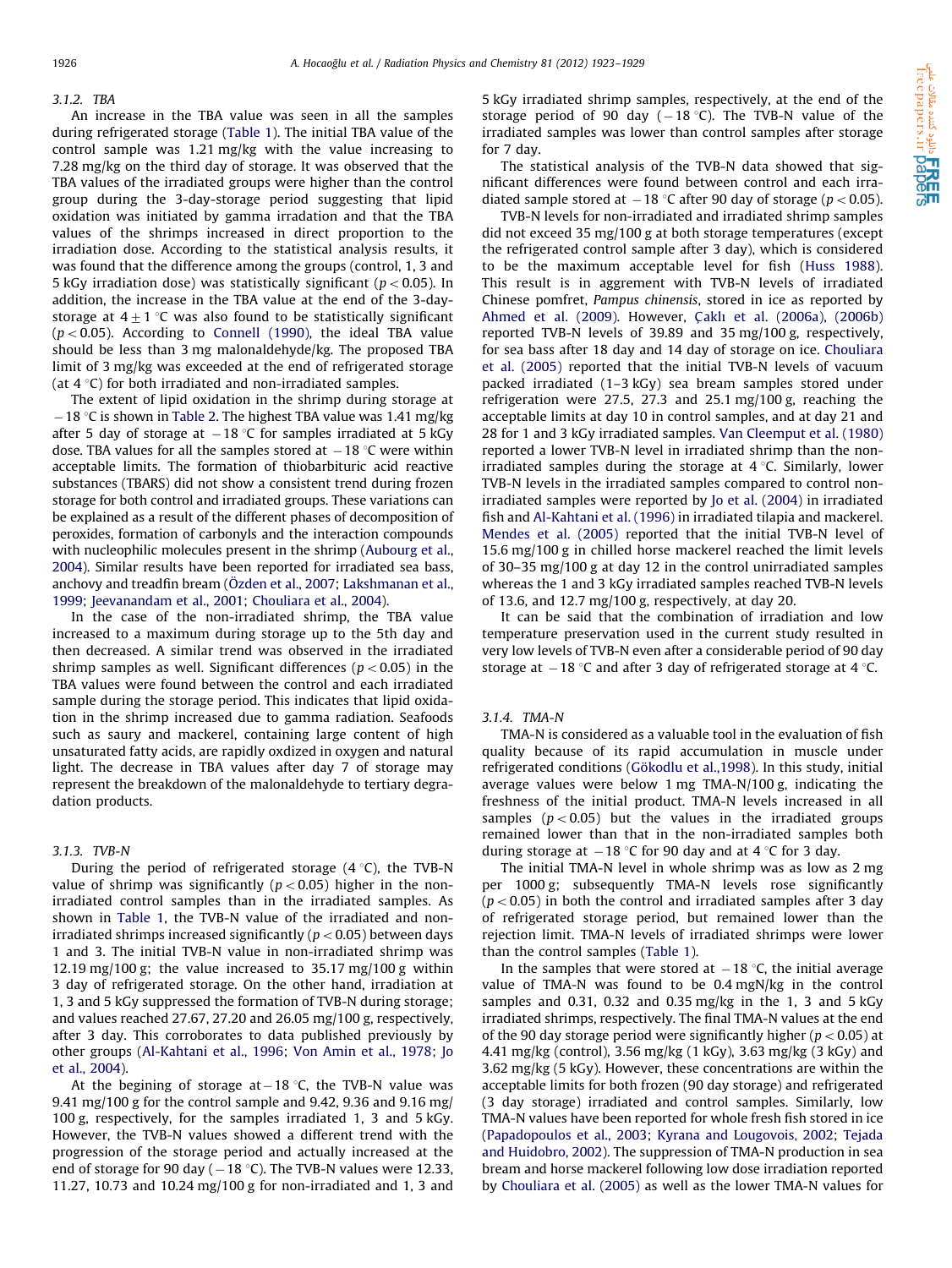<span id="page-4-0"></span>irradiated samples as compared with control samples stored at  $4^{\circ}$ C reported by [Mendes et al. \(2005\)](#page-6-0) are both in agreement with the findings of the current study.

[Spinelli and Pelroy \(1969\)](#page-6-0) and [Ahmed et al. \(1997\)](#page-5-0) reported that the rate of formation of TMA-N and TVB-N was reduced in irradiated fish compared to non-irradiated samples because of the radiation sensitivity of Pseudomonas and Shewenellas, which are the microorganisms responsible for the decomposition of trimethylamine oxide. [Conell \(1975\)](#page-6-0) and [Huss \(1986\)](#page-6-0) suggested that the TMA-N values between 10–15 mg N/100 g of fish muscle were at the upper limit of acceptability while according to [Yanamura \(1938\),](#page-6-0) the acceptable limit of TMA-N was assigned as 30 mg N/100 g for marine fish.

Microbial activities are also implicated in the formation chemical compounds (TVB-N, TMA-N, etc.), which are suggested

#### Table 3

Change in microbial counts of shrimp after gamma irradiation and storage at 4  $\degree$ C  $(log_{10} cfu/g)$ .

|                  | Dose    | Day of storage                |                               |  |  |
|------------------|---------|-------------------------------|-------------------------------|--|--|
|                  |         | 1                             | 3                             |  |  |
| Total mesophiles | Control | $6.33 \pm 0.08^{aB}$          | $7.18 \pm 0.07$ <sup>aA</sup> |  |  |
|                  | 1 kGy   | $4.34 + 0.05^{bB}$            | $4.74 \pm 0.08^{bA}$          |  |  |
|                  | 3 kGy   | $3.51 \pm 0.28$ <sup>cA</sup> | $4.32 + 0.14^{\text{cA}}$     |  |  |
|                  | 5 kGy   | $1.73 \pm 0.89$ <sup>dB</sup> | $3.43 + 0.16$ <sup>dA</sup>   |  |  |
| Total coliformes | Control | $3.56 \pm 0.04^{aB}$          | $4.40 \pm 0.06^{\text{aA}}$   |  |  |
|                  | 1 kGy   | $2.53 \pm 0.15^{aB}$          | $3.61\pm0.15^{\text{bA}}$     |  |  |
|                  | 3 kGy   | $0.77 + 0.77$ <sup>bB</sup>   | $2.68 \pm 0.20$ <sup>cA</sup> |  |  |
|                  | 5 kGy   | $0.00 + 0.00^{bA}$            | $0.00 + 0.00$ <sup>dA</sup>   |  |  |
| E. coli          | Control | $3.86 \pm 0.04^{aB}$          | $4.20 \pm 0.04^{\text{aA}}$   |  |  |
|                  | 1 kGy   | $2.48 \pm 0.09^{bB}$          | $3.07 \pm 0.07$ <sup>aA</sup> |  |  |
|                  | 3 kGy   | $0.00 + 0.00$ <sup>cA</sup>   | $0.00 \pm 0.00^{bA}$          |  |  |
|                  | 5 kGy   | $0.00 + 0.00$ <sup>cA</sup>   | $0.00 \pm 0.00^{bA}$          |  |  |
| S. aureus        | Control | $3.45\pm0.07^{\text{aA}}$     | $4.49 \pm 0.40^{\text{aA}}$   |  |  |
|                  | 1 kGy   | $3.02 \pm 0.10^{bA}$          | $2,20 + 0.14$ <sup>bB</sup>   |  |  |
|                  | 3 kGy   | $0.00 \pm 0.00$ <sup>cA</sup> | $0.00 \pm 0.00$ <sup>cA</sup> |  |  |
|                  | 5 kGy   | $0.00 + 0.00$ <sup>cA</sup>   | $0.00 + 0.00^{cA}$            |  |  |

Values with different letters (A–B) within a row differ significantly ( $p < 0.05$ ); values with different letters (a–c) within a column differ significantly ( $p < 0.05$ ).

as indicators of fish quality ([Debevere and Boskou, 1996](#page-6-0); [Gram](#page-6-0) [and Huss, 1996](#page-6-0)). The amounts of TMA-N and TVB-N in fish are considered by many workers as the most promising indices of spoilage of fresh marine fish ([Conell, 1975\)](#page-6-0). TMA-N content varies with species, season and type of storage ([Ababouch et al., 1996\)](#page-5-0). TVB-N and TMA-N values for irradiated shrimp samples were significantly lower than non-irradiated samples in both storage temperatures, which may be attributed to the reduction of microbial populations and the rate of decrease was more pronounced in samples irradiated at higher dose  $(p < 0.05)$ . The amounts of these compounds are correlated with increasing viable microbial counts.

From the present investigation it was found that the irradiated shrimps when stored at  $-18$  °C for 90 day showed acceptable quality indices, which is most likely due to the synergistic effect of the two preservation methods.

## 3.2. Microbiological analysis of shrimp stored under refrigeration  $(+4\degree C)$  and ice  $(-18\degree C)$  storage

The present study focused on the monitoring of the following microorganisms: mesophilic aeorobic bacteria, total coliforms, E. coli and S. aureus (Table 3 and Table 4). The initial counts of mesophilic bacteria, coliforms, and E. coli in non-irradiated shrimps were 6.22 log cfu/g, 3.45 log cfu/g and 3.30 log cfu/g, respectively, (day 0), while those of S. aureus were 2.50 log cfu/g.

The effects of irradiation and refrigerated storage  $(4 \degree C)$  on microbial counts in the shrimp samples are presented in Table 3. The number of aerobic plate counts (APC), total coliforms, E. coli and S. aureus decreased with increase of irradiation dose but increased following 3 day of storage at 4  $\degree$ C (Table 3). The level of viable microorganisms decreased immediately after irradiation, depending on the absorbed dose. E. coli and S. aureus were not observed in 3 and 5 kGy irradiated shrimp immediated after irradiation as well as during storage. Coliform was also not detected in 5 kGy irradiated shrimps. Irradiation doses of 1, 3 and 5 kGy produced immediate reduction of 2, 3 and 5 log units of APCs, respectively, in shrimp. Irradiation doses ranging from 1 to 3 kGy have been suggested for shelf life extension of

Table 4 Change in microbial counts of shrimp after gamma irradiation and storage in ice ( – 18 °C) (log<sub>10</sub> cfu/g).

|            | Dose    | Storage time (day)             |                                |                               |                              |                              |                                 |                                |                               |                               |
|------------|---------|--------------------------------|--------------------------------|-------------------------------|------------------------------|------------------------------|---------------------------------|--------------------------------|-------------------------------|-------------------------------|
|            |         |                                | 3                              | 5                             | $\overline{7}$               | 14                           | 21                              | 30                             | 60                            | 90                            |
| TMB        | Control | $6.33 + 0.08$ <sup>aB</sup>    | $6.45 + 0.09$ <sup>aB</sup>    | $6.53 + 0.06$ <sup>aAB</sup>  | $5.51 + 0.07$ <sup>aC</sup>  | $5.74 + 0.11$ <sup>aBC</sup> | $5.87 + 0.07$ <sup>aBC</sup>    | $6.09 + 0.06$ <sup>aBC</sup>   | $6.39 + 0.07$ <sup>aB</sup>   | $7.26 + 0.12$ <sup>aA</sup>   |
|            | 1 kGy   | $4.34 + 0.05bA$                | $3.29 + 0.10^{bC}$             | $4.28 \pm 0.07^{\rm bAB}$     | $3.41 + 0.17$ <sup>bC</sup>  | $3.49 \pm 0.14B^{bC}$        | $4.28 + 0.12^{bAB}$             | $3.49\pm0.08^\text{bBC}$       | $3.60 + 0.10^{\text{bABC}}$   | $3.85 + 0.14^{\text{bABC}}$   |
|            | 3 kGy   | $3.17 \pm 0.60$ <sup>cA</sup>  | $3.91 + 0.14bA$                | $3.45 \pm 0.18$ <sup>cA</sup> | $3.16 + 0.09bA$              | $3.11 + 0.16^{bA}$           | $3.26 + 0.14$ <sup>cA</sup>     | $3.05 \pm 0.10^{bca}$          | $3.14 + 0.08$ <sup>bA</sup>   | $3.27 + 0.07$ <sub>bcA</sub>  |
|            | 5 kGy   | $1.74 + 0.89$ <sup>dB</sup>    | $1.69 + 0.55$ <sup>cB</sup>    | $1.63 + 0.81$ <sup>dB</sup>   | $1.71 + 0.85$ <sup>cB</sup>  | $2.72 + 0.07bA$              | $2.69 \pm 0.21$ <sup>dA</sup>   | $2.33 \pm 0.20^{\text{cAB}}$   | $2.20 + 0.10^{cAB}$           | $2.59 \pm 0.06^{\text{cA}}$   |
| <b>TCB</b> | Control | $3.51 + 0.05$ <sup>aA</sup>    | $3.56 + 0.07$ <sup>aA</sup>    | $3.63 + 0.09$ <sup>aA</sup>   | $3.40 + 0.07$ <sup>aA</sup>  | $3.56 + 0.07$ <sup>aA</sup>  | $3.59 + 0.06$ <sup>aA</sup>     | $3.61 + 0.06$ <sup>aA</sup>    | $3.76 + 0.07$ <sup>aA</sup>   | $3.82 + 0.07$ <sup>aA</sup>   |
|            | 1 kGy   | $2.49 + 0.25^{bA}$             | $2.52 + 0.04bA$                | $2.49 + 0.06^{\text{bA}}$     | $2.10 + 0.10^{bB}$           | $2.00 + 0.00$ <sup>bB</sup>  | $2.15 + 0.67$ <sup>bB</sup>     | $2.28 + 0.08$ <sup>bB</sup>    | $2.57 + 0.07bA$               | $2.64 + 0.11bA$               |
|            | 3 kGy   | $0.00 + 0.00$ <sup>cA</sup>    | $0.00 + 0.00^{cA}$             | $0.00 + 0.00$ <sup>cA</sup>   | $0.00 \pm 0.00^{cA}$         | $0.00 + 0.00$ <sup>cA</sup>  | $0.00 + 0.00^{cA}$              | $0.00 \pm 0.00$ <sup>cA</sup>  | $0.00 + 0.00$ <sup>cA</sup>   | $0.00 \pm 0.00$ <sup>cA</sup> |
|            | 5 kGy   | $0.00 + 0.00^{cA}$             | $0.00 + 0.00^{cA}$             | $0.00 + 0.00^{cA}$            | $0.00 \pm 0.00^{\text{cA}}$  | $0.00 + 0.00^{cA}$           | $0.00 \pm 0.00$ <sup>CA</sup>   | $0.00 + 0.00$ <sup>CA</sup>    | $0.00 + 0.00^{cA}$            | $0.00 \pm 0.00$ <sup>CA</sup> |
| E. coli    | Control | $3.38 \pm 0.04$ <sup>aCD</sup> | $3.46 \pm 0.03$ <sup>aCD</sup> | $3.94 + 0.07$ <sup>aABC</sup> | $3.78 + 0.04$ <sup>aBC</sup> | $3.58 + 0.02$ <sup>aAB</sup> | $3.17 + 0.08$ <sup>aD</sup>     | $3.41 \pm 0.05$ <sup>aCD</sup> | $3.77 + 0.06$ <sup>aBCD</sup> | $4.44 + 0.04$ <sup>aA</sup>   |
|            | 1 kGy   | $0.00 \pm 0.00 ^{bc}$          | $2.10\pm0.10^{\mathrm{bAB}}$   | $2.35 + 0.27^{\text{bAB}}$    | $2.16 \pm 0.16^{\text{bAB}}$ | $2.69 \pm 0.05^{\text{bA}}$  | $2.10 + 0.10^{bAB}$             | $2.06\pm0.06^{\mathrm{bB}}$    | $2.38 + 0.14^{\text{bAB}}$    | $2.64 + 0.20^{bAB}$           |
|            | 3 kGy   | $0.00 + 0.00$ <sup>CA</sup>    | $0.00 + 0.00^{cA}$             | $0.00 + 0.00$ <sup>cA</sup>   | $0.00 + 0.00^{cA}$           | $0.00 + 0.00^{cA}$           | $0.00 + 0.00$ <sup>cA</sup>     | $0.00 + 0.00$ <sup>cA</sup>    | $0.00 + 0.00^{cA}$            | $0.00 + 0.00$ <sup>cA</sup>   |
|            | 5 kGy   | $0.00 \pm 0.00$ <sup>cA</sup>  | $0.00 + 0.00$ <sup>cA</sup>    | $0.00 + 0.00$ <sup>cA</sup>   | $0.00 + 0.00$ <sup>cA</sup>  | $0.00 + 0.00$ <sup>cA</sup>  | $0.00 + 0.00$ <sup>cA</sup>     | $0.00 + 0.00$ <sup>cA</sup>    | $0.00 + 0.00$ <sup>cA</sup>   | $0.00 + 0.00$ <sup>cA</sup>   |
| S. aureus  | Control | $2.55 + 0.17^{\text{aCD}}$     | $2.29 + 0.21$ <sup>aD</sup>    | $3.46 + 0.24$ <sup>aA</sup>   | $3.01 \pm 0.43^{\rm aABC}$   | $3.16 + 0.35$ <sup>aAB</sup> | $3.09 \pm 0.08$ <sup>aABC</sup> | $2.89 \pm 0.06^{\mathrm{aBC}}$ | $2.75 + 0.11$ <sup>aBCD</sup> | $2.33 + 0.20$ <sup>aD</sup>   |
|            | 1 kGy   | $0.00 + 0.00BA$                | $0.00 + 0.00^{bA}$             | $0.00 + 0.00BA$               | $0.00 + 0.00bA$              | $0.00 + 0.00bA$              | $0.00 + 0.00bA$                 | $0.00 + 0.00^{bA}$             | $0.00 + 0.00bA$               | $0.00 + 0.00BA$               |
|            | 3 kGy   | $0.00 + 0.00$ <sup>cA</sup>    | $0.00 + 0.00bA$                | $0.00 + 0.00bA$               | $0.00 + 0.00bA$              | $0.00 + 0.00bA$              | $0.00 + 0.00bA$                 | $0.00 + 0.00bA$                | $0.00 + 0.00bA$               | $0.00 + 0.00bA$               |
|            | 5 kGy   | $0.00 \pm 0.00$ <sup>cA</sup>  | $0.00 + 0.00bA$                | $0.00 + 0.00bA$               | $0.00 + 0.00bA$              | $0.00 + 0.00bA$              | $0.00 + 0.00bA$                 | $0.00 \pm 0.00^{bA}$           | $0.00 + 0.00bA$               | $0.00 \pm 0.00^{bA}$          |

Values with different letters (A–D) within a row differ significantly ( $p < 0.05$ ); values with different letters (a–c) within a column differ significantly ( $p < 0.05$ ).

وه کننده مقالات علمی<br>freepapers.

sadit<br>S.II  $\overline{6}$  $\frac{87}{60}$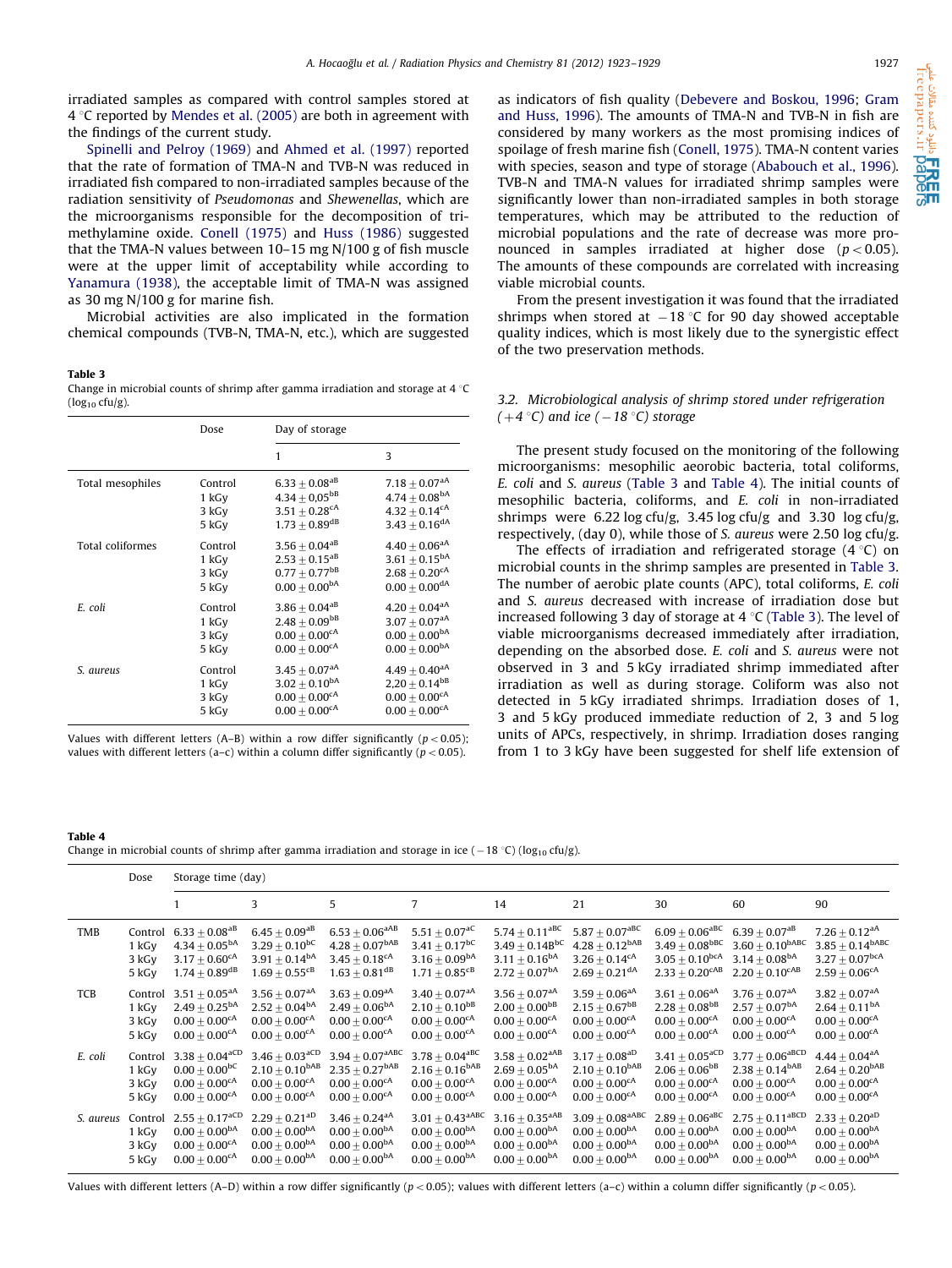<span id="page-5-0"></span>fresh fish ([Venugopal et al., 1999;](#page-6-0) [Molins et al., 2001;](#page-6-0) [Jo et al.,](#page-6-0) [2004\)](#page-6-0). Chen et al. (1996), [Ouattara et al. \(2001\)](#page-6-0), [Mendes et al.](#page-6-0) [\(2005\)](#page-6-0) reported that mesophilic bacteria count of irradiated shrimp, crab and fish were lower than those in non-irradiated samples during the storage at  $4^{\circ}$ C.

The effects of the radiation treatment and frozen storage on the survival of total bacterial count, total coliforms, E. coli and S. aureus in shrimp are shown in [Table 4.](#page-4-0) In this study, irradiation and frozen storage were more effective than either treatment alone in decreasing total, coliform, S. auresus and E. coli counts. Irradiation reduced the bacterial population in a dose-dependent manner [\(Table 4](#page-4-0)).

Total aerobic plate count (APC) in fishery products is a useful tool for quality evaluation of shelf-life and post-processing contamination. Psychrotropic bacteria are especially a major group of microorganisms responsible for spoilage of fresh seafood ([Huss, 1994\)](#page-6-0). Total bacterial count (TBC) presented in [Table 4](#page-4-0) shows that at the beginning of the storage period, bacterial growths were affected by the radiation. The level of viable microorganisms decreased immediately after irradiation, depending upon the absorbed dose. The initial bacterial load of the control sample was 6.33 log cfu/g whereas the values for 1, 3 and 5 kGy irradiated shrimps were 4.34, 3.17, 1.74 log cfu/g, respectively. After a storage period of 90 day, this value increased to 7.26 log cfu/g in the control sample, 3.85 log cfu/g in 1 kGy, 3.27 log cfu/g in 3 kGy and 2.59 log cfu/g in 5 kGy samples stored at  $-18$  °C.

The total microbial count limit recommended by the ICMSF— International Commission of Microbiological Specifications for Foods Bulletin, [ICMSF \(1986\)](#page-6-0) is 5.70-6.00  $log_{10}$  cfu/g for frozen shellfishes. Hence, the TBC values reported in the present investigation suggest that the irradiated samples remain within acceptable limits after storage for 90 day at  $-18$  °C.

The initial coliform bacterial load of the control was 3.51 log cfu/ g followed by the 1 kGy irradiated shrimps 2.49 log cfu/g. After storage for 90 day at  $-18$  °C, this value increased to 3.82 log cfu/g in the control sample and to 2.64 log cfu/g in the 1 kGy irradiated sample. At 3 and 5 kGy radiation the samples were completely sterilized resulting no coliform bacterial growth just after irradiation and during the storage at  $-18$  °C for 90 day.

E. coli counts in the non-irradiated control samples were 3.38 log cfu/g, but irradiation at 1, 3 and 5 kGy showed no viable cell growth of E. coli just after irradiation at the detection limit of this study ( $10<sup>1</sup>$  cfu/g). During the storage, E. coli counts were 2.1 log cfu/g for the 1 kGy irradiated samples after 3 day of storage and reached to 2.64 cfu/g after 90 day of storage. However E. coli counts were not detected throughout the storage period for the 3 and 5 kGy irradiated samples.

Analysis of S. aureus counts indicated the presence of this microorganism initially only in the non-irradiated samples. However no S. aureus counts were detected in the irradiated samples during the storage period. Irradiation at 1 kGy was enough for the complete elimination of S. aureus in shrimps making S. aureus more sensitive to radiation than E. coli.

Irradiation was found to inhibit microbial proliferation in fish and seafood [\(Radomyski et al., 1994\)](#page-6-0). Bayizit et al. (2003) found the S. aureus number to be between 2.88 and 3.28 log cfu/g in their study on frozen shrimps. [Cozzo-Siqueira et al. \(2003\)](#page-6-0) did not find S. aureus in the irradiated and non irradiated samples of the Tilapia (Oreochromis niloticus) fish which were irradiated at different doses (1.0; 2.2 and 5 kGy) and stored for 20–30 day at 0.5  $\degree$ C and  $-2 \degree$ C.

In the irradiated samples, there was a dose-dependent reduction in the viable cells immediately after irradiation. No viable cells of S. aureus, E. coli and total coliform were detected immediately after irradiation at 3 and 5 kGy as well as during ice storage at

 $-18$  °C. The results indicated that irradiation at 3 kGy or above was effective in securing the microbial safety of the shrimps.

Generally, just after irradiation, at doses of 1, 3 and 5 kGy, the microbial charge was significantly reduced ( $p < 0.05$ ) and irradiated samples showed a good microbiological quality and E. coli (except 1 kGy) and S. aureus were absent during the storage period.

## 4. Conclusion

The results obtained from this study showed that the combination of irradiation and refrigated or frozen storage resulted in a significant reduction of bacterial growth and irradiation at 3 and 5 kGy dose with frozen ( $-18$  °C) or refrigerated ( $+4$  °C) storage could inhibit pathogen growth completely. Results showed that the employed radiation dose (1–5 kGy) in conjunction with frozen storage extended the shelf-life of shrimp meats to about 90 day. As chemical quality parameters, the levels of pH, TBA, TVB-N and TMA-N in irradiated and non-irradiated shrimp samples were also examined. Irradiated samples of shrimp had significantly lower concentrations of TVB-N and TMA-N during their refrigerated and ice storage as compared with the controls, which may be attributed to the reduction of microbial populations. These parameters were within acceptable limits until the end of both ice and refrigerated storage in irradated and control samples. The results revealed that irradiation at high dose (5 kGy) might enhance lipid oxidation, although the growth of microorganisms and protein oxidation was inhibited. In conclusion, the results demonstrated that combination of irradiation and low temperature storage resulted in a significant reduction of bacterial growth and stabilized the chemical characteristics of shrimp meat.

#### References

- Ababouch, L.H., Souibri, L., Rhaliby, K., Ouadhi, O., Battal, M., Busta, F.F., 1996. Quality changes in sardines (Sardine pilchardus) stored in ice and at ambient temperatures. Food Microbiol. 13, 123–132.
- Ahmed, I.O., Alur, M.D., Kamat, A.S., Bandekar, J.R., Thomas, P., 1997. Influence of processing on the extension of shelf-life of Nagli-fish (Sillago sihamo) by gama radiation. Int. J. Food Sci. Technol. 32, 325–332.
- Ahmed, K., Hasan, M., Alam, J., Ahsan, N., Islam, M., Akter, M.S., 2009. Effect of gama radiation in combination with low temperature refrigeration on the chemical, microbiological and organoleptic changes in Pampus chinensis (Euphrasen, 1788). World J. Zool. 4, 09–13.
- Al-Dagal, M.M., Bazarra, W.A., 1999. Extension of shelf life of whole and peeled shrimp with organic acid salts and bifidobacteria. J. Food Prot. 62, 51–56.
- Al-Kahtani, H.A., Abu-Tarboush, M.H., Bajaber, A.S., Atia, M., Abou-Arab, A.A., El-Mojaddidi, M.A., 1996. Chemical changes after irradiation and post-irradiation storage in Tilapia and Spanish mackerel. J. Food Sci. 61849, 729–733.
- Antonacopoulus, N., Vyncke, W., 1989. Determination of volatile basic nitrogen in fish. Z. Lebensm. Unter. Forsch 189, 309–316.
- AOAC, 1990. Official Methods of Analysis, 15th ed. Association of Official Analytical Chemists, Washington, DC.
- AOAC, 1998. Official method 971.14 trimethylamine nitrogen in seafood colorimetric method. In: Hungerford, J.M. (Ed.), Fish and Other Marine Products, p. 7. (Chapter 35) In: P. Cunniff (Ed.), Official Methods of Analysis of AOAC International, ISBN 0-935584-54-4 and ISSN 1080-0344.
- Aubourg, S., Perez-Alonzo, F., Gallardo, J.M., 2004. Studies on rancidity inhibition in frozen horse mackerel (Trachurus trachurus) by citric and ascorbic acids. Eur. J. Lipid Sci. Technol. 106, 232–240.
- Bayizit, A.A., Özcan, Y.T., Yücel, A., 2003. Donmuş karideslerin bazı fiziksel, kimyasal ve mikrobiyolojik özellikleri. Ege Üniversitesi Su Ürünleri Dergisi 20, 303–312.
- Benner, R.A., Miget, R., Finne, G., Acuff, G.R., 1994. Lactic acidrmelanosis inhibitors to improve shelf life of brown shrimp ŽPenaeus aztecus. J. Food Sci. 59, 242–250.
- Chen, Y.P., Andrews, L.S., Grodner, R.M., 1996. Sensory and microbial quality of irradiated crab meat products. J. Food Sci. 61, 1239–1242.
- Chouliara, I., Savvaidis, L.N., Riganakos, K., Kontaminas, M.G., 2004. Preservation of salted, vacuum-packaged, refrigerated sea bream (Sparus aurata) fillets by irradiation: microbiological, chemical and sensory attributes. Food Microbiol. 21, 351–359.
- Chouliara, I., Savvaidis, L.N., Riganakos, K., Kontaminas, M.G., 2005. Shelf-life extension of vacuum-packaged sea bream (Sparus aurata) fillets by combined